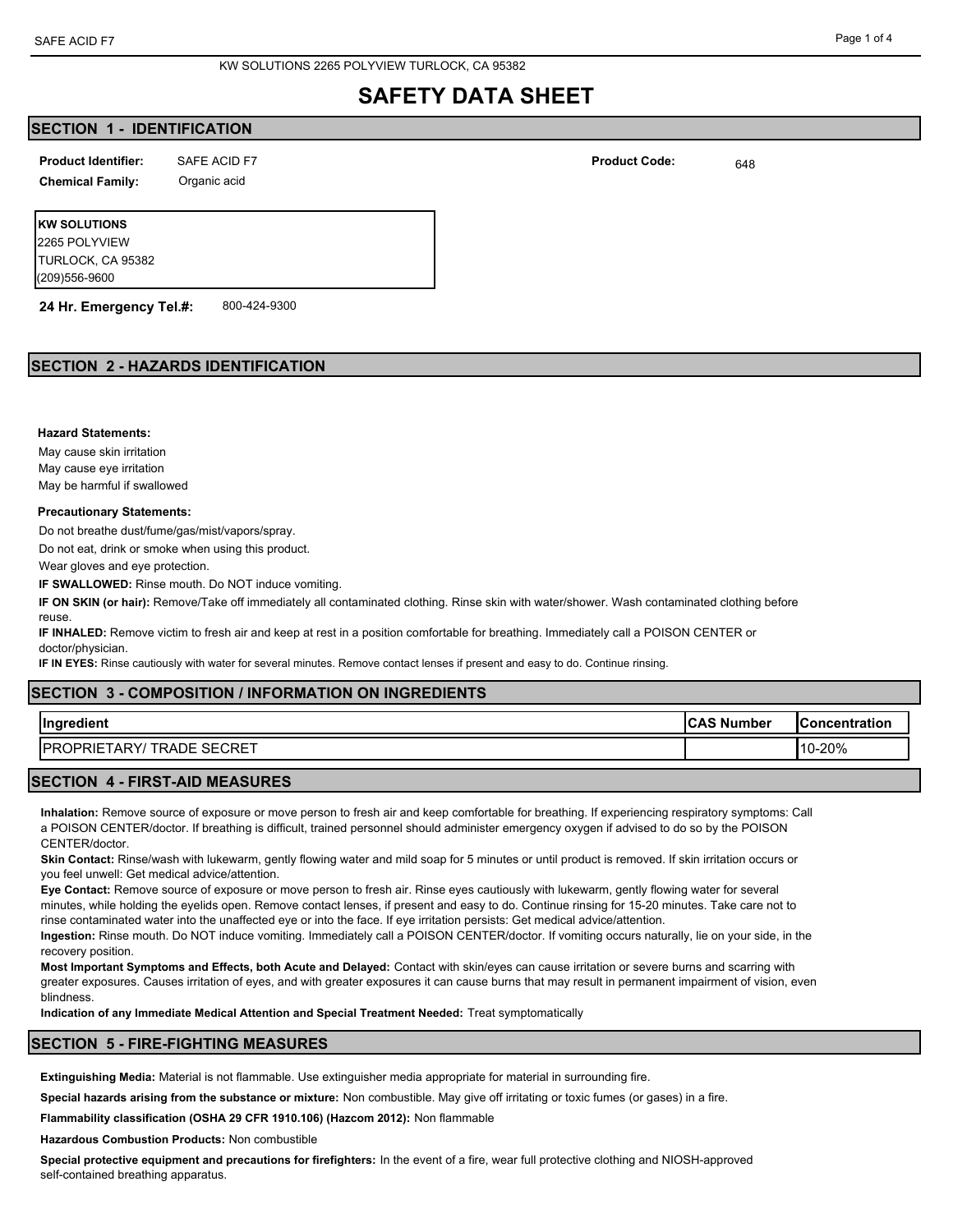### **SECTION 6 - ACCIDENTAL RELEASE MEASURES**

**Personal precautions, protective equipment and emergency procedures:** Ventilate area of leak or spill. Wear appropriate personal protective equipment as specified in Section 8. Isolate hazard area. Keep unnecessary and unprotected personnel from entering. **Methods and materials for containment and cleaning up:** SMALL SPILLS (less than 1 gallon): May be flushed to an approved sewer line (with large amounts of water). Larger spills should be absorbed and collected for disposal. Ensure adequate decontamination of tools and equipment following clean up.

**Special spill response procedures:** Collect spills in plastic containers only. Prevent from entering sewers, waterways, or low areas.

#### **SECTION 7 - HANDLING AND STORAGE**

**Precautions for Safe Handling:** Wear gloves and eye protection when handling, moving or using this product. Do not contaminate water, food, or feed by storage or disposal.

**Conditions for Safe Storage:** Store in a cool, dry, well ventilated place away from direct sunlight. Keep container closed when not in use.

**Incompatible Materials:** Oxidizing agents and strong bases. Avoid contact with aluminum and zinc.

#### **SECTION 8 - EXPOSURE CONTROLS / PERSONAL PROTECTION**

**Ventilation and engineering measures:** Forced air, local exhaust, or open air is adequate.

**Respiratory Protection:** If exposure levels are excessive, use an approved respirator.

**Skin Protection:** Wear gloves when handling.

**Eye/Face Protection:** Wear chemical goggles; also wear a face shield if splashing hazard exists.

**Other Protective Equipment:** Eye wash facility and emergency shower should be in close proximity.

**General Hygiene Conditions:** Do not eat, drink or smoke when using this product. Wash thoroughly after handling. Remove and wash contaminated clothing before re-use. Handle in accordance with good industry hygiene and safety practice.

#### **SECTION 9 - PHYSICAL AND CHEMICAL PROPERTIES**

**Appearance:** Colorless clear liquid. **Odor:** Odorless **pH:** 1.5-2.5 **Melting/Freezing point:** No information available. **Initial boiling point and boiling range:** No information available. **Flammability (solid, gas):** Non flammable. **Relative density:** 1.20 g/mL **Solubility in Water:** Complete **Decomposition temperature:** No information available. **Viscosity:** 10-25 cSt at 20ºC / 68ºF

#### **SECTION 10 - STABILITY AND REACTIVITY**

**Reactivity:** Strong bases/acids/oxidizing agents **Chemical Stability:** Stable under normal conditions **Possibility of Hazardous Reactions:** May react with incompatible materials **Conditions to Avoid:** Decomposes in presence of fire heat. **Incompatible Materials:** Oxidizing agents and strong bases. Avoid contact with aluminum and zinc surfaces. **Hazardous Decomposition Products:** None known

#### **SECTION 11 - TOXICOLOGICAL INFORMATION**

#### **Information on likely routes of exposure:**

Routes of entry - inhalation: YES Routes of entry - skin & eye: YES Routes of entry - ingestion: YES Routes of entry - skin absorption: NO

**Potential Health Effects: Signs and symptoms of short term (acute) exposure:**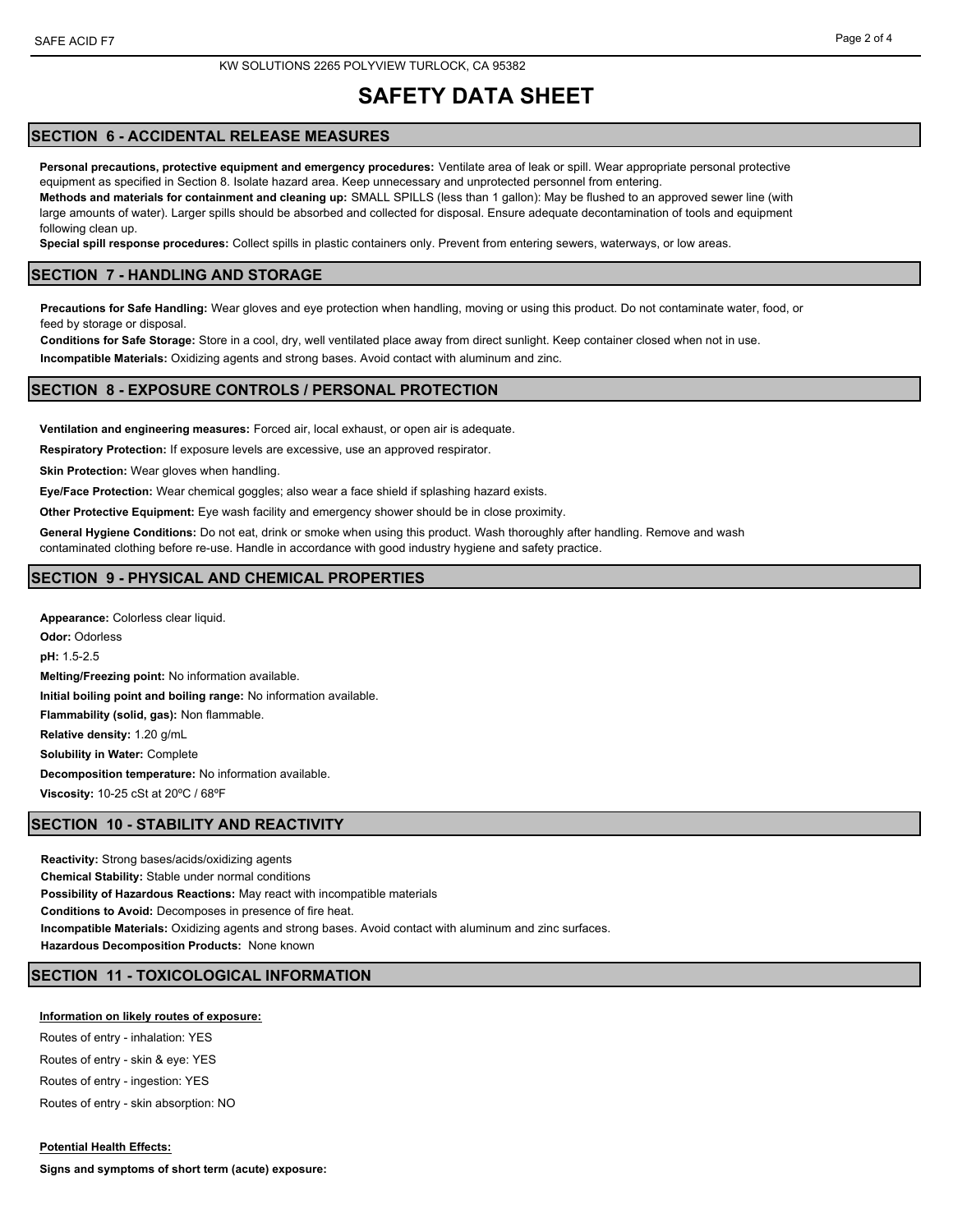**Inhalation:** Product is irritating to the nose, throat and respiratory tract and may cause sore throat, coughing, shortness of breath and delayed pulmonary edema.

**Ingestion:** May cause nausea, vomiting, abdominal pain, gastrointestinal tract burns, gastrointestinal upset and/or diarrhea.

**Skin:** May cause skin irritation including redness, edema, swelling, rash, scaling or blistering, drying and/or cracking of skin.

**Eye:** May cause redness, stinging, tearing, swelling, itching and/or irritation of the eye. Possible eye damage if left untreated.

#### **Potential Chronic Health Effects:**

**Mutagenicity:** No known effects in humans or animals

**Carcinogenicity:** Not considered a tumorigenic or a carcinogen in humans or animals

**Reproductive effects:** No known effect in humans or animals

**Sensitization to material**: Not known as a sensitizer in humans or animals.

**Specific target organ effects:** No information available

**Medical conditions aggravated by overexposure:** Prolonged exposure may cause dermatitis & dental erosion.

**Toxicological data:** The calculated ATE values for this mixture are:

ATE oral  $=$  >5000 mg/kg (rat)

ATE dermal  $=$  >10,000 mg/kg (rabbit)

ATE inhalation = 1.32 mg/l 4h (rat)

#### **SECTION 12 - ECOLOGICAL INFORMATION**

**Ecotoxicity:** May be harmful to aquatic environment. **Persistence and degradability:** Not expected to persist. Readily biodegradable. **Bioaccumulation potential:** Will not bioaccumulate. **Mobility in soil:** Water soluble and readily mobile in soil.

### **SECTION 13 - DISPOSAL CONSIDERATIONS**

**Handling for disposal:** Do not contaminate water, food, or feed by storage and/or disposal. When handling refer to protective measures listed in sections 7 and 8. Empty residue from containers, rinse container well.

**Method of disposal:** Dispose of in accordance with all applicable federal, state, provincial and local regulations. Contact your local, state,

provincial or federal environmental agency for specific rules.

**RCRA:** Not a listed RCRA hazardous waste.

#### **SECTION 14 - TRANSPORTATION INFORMATION**

Certain shipping modes or package sizes may have exceptions from the transport regulations. The classification provided may not reflect those exceptions and may not apply to all shipping modes or package sizes.

Please note the GHS and DOT Standarts are NOT identical and therefore can have varying classifications

#### **US 49 CFR/DOT/IATA/IMDG Information:**

UN No.: 1760 UN Proper Shipping Name: Corrosive liquid, n.o.s. (Sulfuric acid) Transportation hazard class(es): 8 Packing Group: II

**Environmental hazard:** Not a Marine Pollutant.

#### **SECTION 15 - REGULATORY INFORMATION**

**US Federal Information: TSCA information:** All components are listed on the TSCA inventory. **US CERCLA Reportable quantity (RQ):** Non regulated material. SARA Title III: No chemicals in this product are subject to SARA Title III reporting. **US State Right to Know Laws:**

**International Information:**